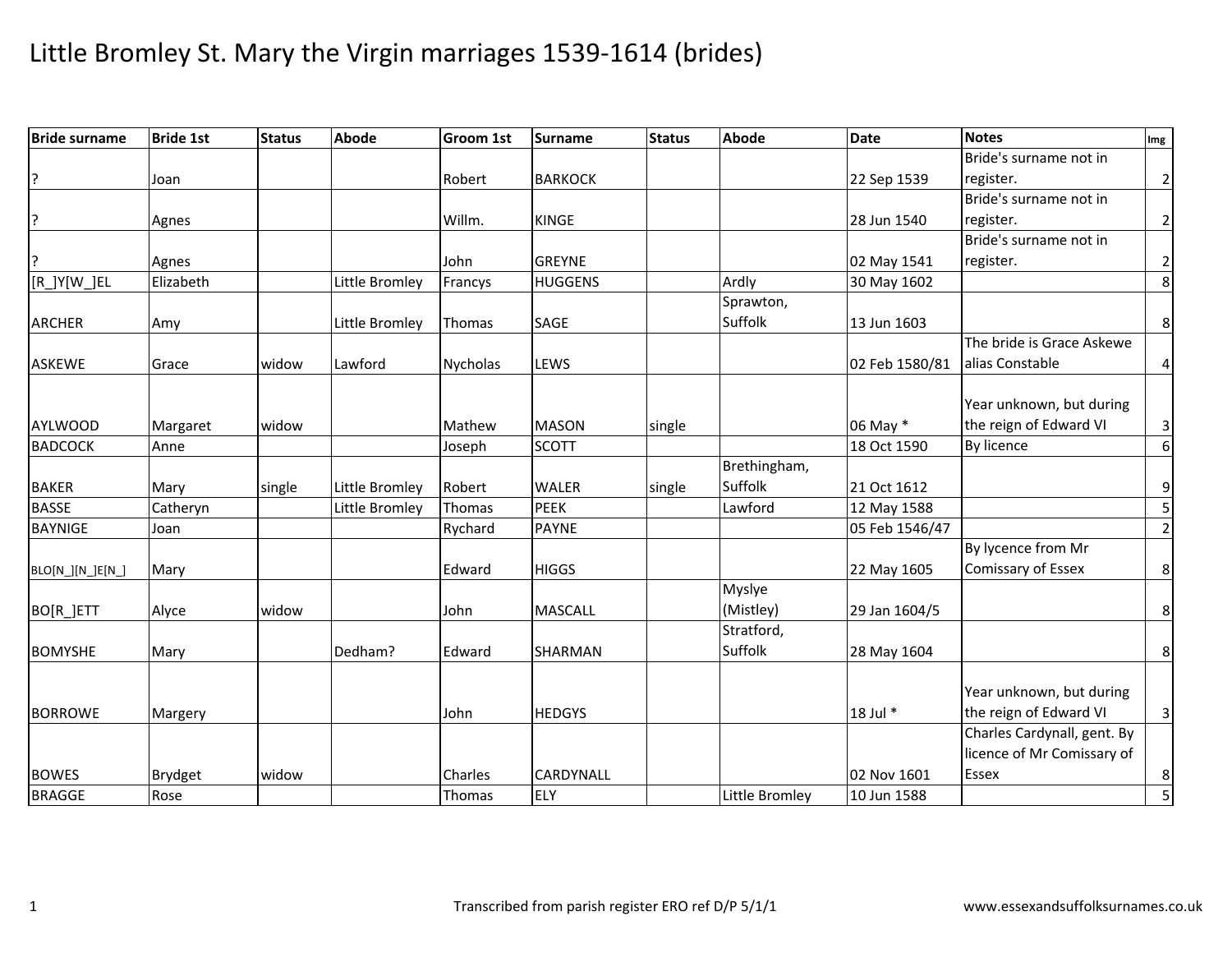| <b>Bride surname</b> | <b>Bride 1st</b> | <b>Status</b> | <b>Abode</b>        | <b>Groom 1st</b> | <b>Surname</b>   | <b>Status</b> | <b>Abode</b>       | <b>Date</b>    | <b>Notes</b>                                         | Img                     |
|----------------------|------------------|---------------|---------------------|------------------|------------------|---------------|--------------------|----------------|------------------------------------------------------|-------------------------|
| <b>BRANSON</b>       | Mary             |               |                     | Robert           | <b>CATT</b>      |               |                    | 19 Sep 1603    |                                                      | $\boldsymbol{8}$        |
|                      |                  |               |                     |                  |                  |               |                    |                | By lycens of Mr                                      |                         |
| <b>BURRELL</b>       | Elizabeth        |               |                     | John             | <b>REYNOLDS</b>  |               |                    | 08 Nov 1597    | <b>Commissary of Essex</b>                           | $6 \mid$                |
| <b>BYLL</b>          | Joan             |               |                     | Thomas           | <b>PAYNE</b>     |               |                    | 01 Apr 1583    |                                                      | 4                       |
|                      |                  |               |                     |                  |                  |               |                    |                | The bride is Thomas'                                 |                         |
| <b>BYRCHE</b>        | Agnes            |               |                     | Thomas           | <b>PIXSOMER</b>  | widower       |                    | 22 May 1568    | servant.                                             | 4                       |
| <b>BYRCHE</b>        | Margaret         |               |                     | Thomas           | <b>COMPERO</b>   |               |                    | 05 Nov 1570    |                                                      | $\overline{4}$          |
|                      |                  |               |                     |                  |                  |               |                    |                | By lycence from Mr                                   |                         |
| <b>CAMBERLEYNE</b>   | Alyce            | widow         | <b>Much Clacton</b> | Franncys         | <b>GALLANT</b>   |               | <b>Much Bently</b> | 03 Apr 1598    | Comissary of Essex                                   | 6                       |
| <b>CANDLER</b>       | Jane             | widow         |                     | Franncys         | <b>GALLANT</b>   |               |                    | 07 Aug 1583    |                                                      | $\mathsf S$             |
| <b>CANHAM</b>        | Jane             | single        |                     | John             | LOVITT           | single        |                    | $* * 1614$     | No date except year.                                 | $\boldsymbol{9}$        |
|                      |                  |               |                     |                  |                  |               |                    |                | William Leyre, gent & Mary<br>Cardynall, daughter of |                         |
| <b>CARDYNALL</b>     | Mary             |               |                     | William          | LEYRE            |               |                    | 31 Dec 1599    | Charles Cardynall, gent.                             | $\bf 8$                 |
| <b>CATT</b>          | Prudence         | single        |                     | Abraham          | SNELLINGE        | single        |                    | 24 Jan 1610/11 |                                                      | $\boldsymbol{9}$        |
| <b>CHATTO</b>        | Katheryn         |               |                     | John             | <b>DOWGHTYE</b>  |               |                    | 28 Feb *       | Year unknown, but during<br>the reign of Edward VI   | $\mathsf{3}$            |
| <b>CHESHYER</b>      | Margaret         |               | Little Bromley      | Willm.           | <b>ALLEN</b>     |               | Dovercourt         | 02 Sep 1591    | By lycens                                            | $\boldsymbol{6}$        |
| <b>CLARK</b>         | Joan             |               |                     | Adam             | <b>DADE</b>      |               |                    | 12 Nov 1585    |                                                      | $\overline{\mathbf{5}}$ |
| <b>CLARK</b>         | Gryzell          |               |                     | Georg            | <b>GONTHRIPP</b> |               |                    | 11 Jan 1603/4  |                                                      | 8                       |
| <b>COLE</b>          | Margaret         | widow         |                     | John             | <b>ELY</b>       |               |                    | 28 Apr 1558    |                                                      | $\overline{3}$          |
| <b>COLE</b>          | Margaret         | single        |                     | Thomas           | <b>PYSOMER</b>   | widower       |                    | 10 Sep 1562    |                                                      | $\overline{4}$          |
| <b>COLE</b>          | Joan             | single        |                     | Walter           | <b>JERMYN</b>    | widower       |                    | 02 Nov 1565    |                                                      | 4                       |
| <b>COLE</b>          | Mary             |               |                     | Henry            | <b>SPARK</b>     |               | Manytrey           | 29 Nov 1584    |                                                      | 5                       |
| <b>CONNYNGTON</b>    | Elizabeth        |               | Manytrey            | Jonas            | <b>HEDGE</b>     |               |                    | 27 Feb 1597/98 | By lycence from Mr<br>Comyssarye of Essex            | $6 \mid$                |
| <b>CONSTABLE</b>     | Grace            | widow         | Lawford             | Nycholas         | <b>LEWS</b>      |               |                    | 02 Feb 1580/81 | The bride is Grace Askewe<br>alias Constable         | 4                       |
| COWY                 | Priscilla        |               |                     | Roger            | CANDLER          |               |                    | 30 Dec 1585    |                                                      | 5                       |
| <b>COWYE</b>         | Joan             |               |                     | John             | <b>DANE</b>      |               |                    | 03 Feb 1543/44 |                                                      | $\overline{2}$          |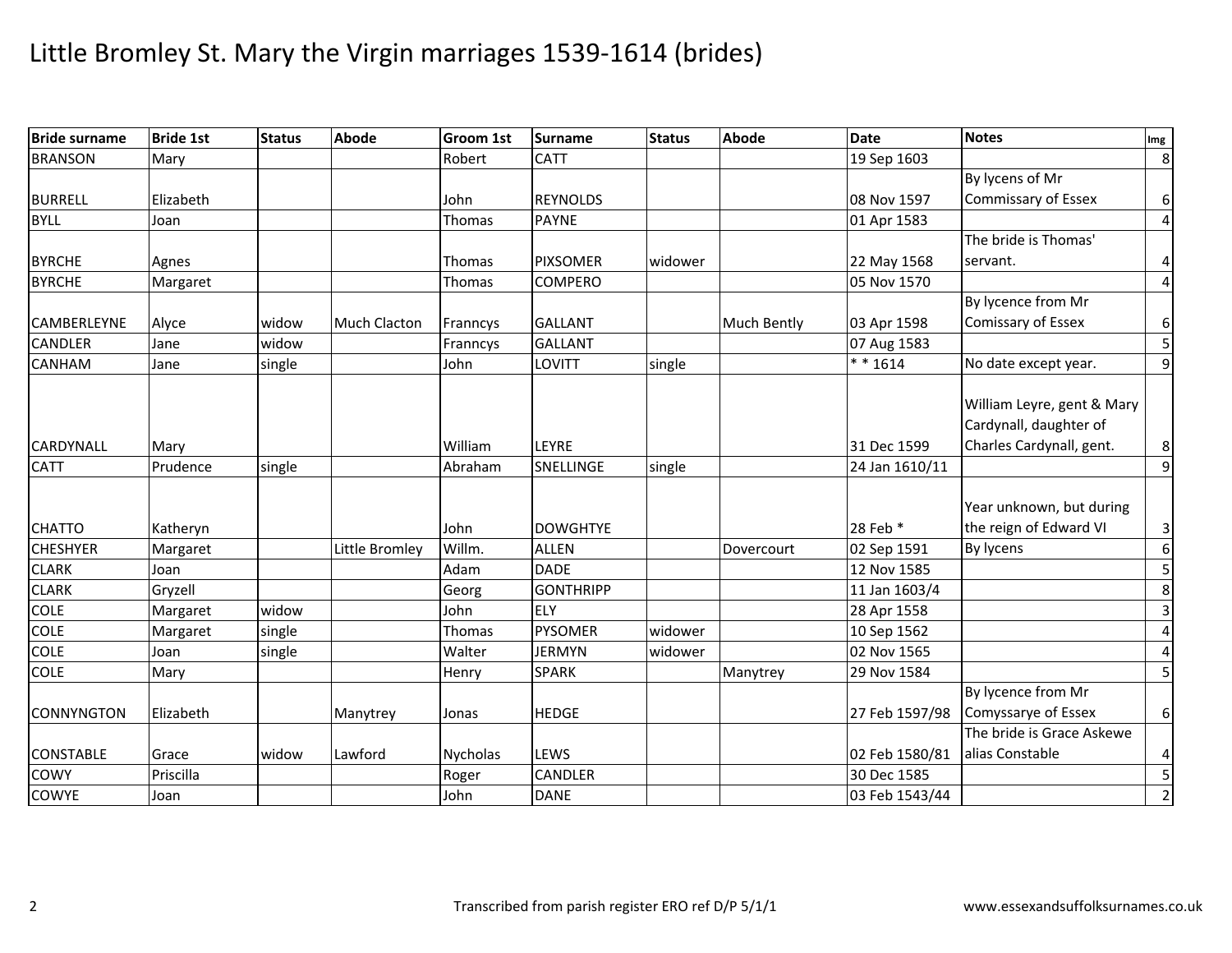| <b>Bride surname</b>            | <b>Bride 1st</b> | <b>Status</b> | <b>Abode</b>   | <b>Groom 1st</b> | Surname                          | <b>Status</b> | <b>Abode</b> | <b>Date</b>             | <b>Notes</b>                                                                                                                   | Img                         |
|---------------------------------|------------------|---------------|----------------|------------------|----------------------------------|---------------|--------------|-------------------------|--------------------------------------------------------------------------------------------------------------------------------|-----------------------------|
| <b>COWYE</b>                    | Joan             |               |                | John             | SWALOW                           |               |              | 28 Oct 1545             |                                                                                                                                | $\overline{2}$              |
|                                 |                  |               |                |                  |                                  |               |              |                         | The bride's father is Robert                                                                                                   |                             |
| <b>COWYE</b>                    | Edee             |               |                | William          | STONE[N]                         |               |              | 07 Jun 1562             | Cowye                                                                                                                          | 4                           |
| <b>COWYE</b>                    | Constanc         | widow         |                | John             | <b>GARNETT</b>                   | single        |              | 27 Jan 1563/64          |                                                                                                                                | $\overline{a}$              |
| <b>CRANE</b>                    | Awdrya[n_]       |               |                | Francys          | <b>BAXTER</b>                    |               |              | 15 Jun 1605             | By lycence                                                                                                                     | 8                           |
|                                 |                  |               |                |                  |                                  |               |              |                         | By lycence from Mr                                                                                                             |                             |
| <b>CURLING</b>                  | Joyn             | single        |                | Stephen          | <b>SYDAY</b>                     | single        |              | 21 Dec 1600             | Comissary of Essex                                                                                                             | 8                           |
| <b>DAMYON</b>                   | Elizabeth        | widow         |                | John             | <b>ODY</b>                       |               |              | 03 Aug 1585             |                                                                                                                                | $\overline{\mathbf{5}}$     |
| <b>DEEKS</b>                    | Elizabeth        |               | Little Bromley | John             | <b>WAKES</b>                     |               | Ardley       | 04 Nov 1588             |                                                                                                                                | 5                           |
| DO[NM]ES                        | Margaret         |               | Tendring       | Thomas           | <b>HAWKS</b>                     |               |              | 17 Jul 1587             | By licence                                                                                                                     | 5                           |
| <b>DOWGHTY</b>                  | Joan             |               |                | Thomas           | <b>ROFFE</b>                     |               |              | 31 Jul 1541             |                                                                                                                                | $\overline{2}$              |
| <b>DOWGHTYE</b>                 | Joan             | widow         |                | Robert           | SONN[DE]                         |               |              | 31 Jan 1558/59          |                                                                                                                                | $\mathbf{3}$                |
| <b>DYER</b>                     | Clemence         |               |                | Robert           | <b>POOLE</b>                     |               |              | 25 Sep 1580             | Note in Latin: Nuptice infra<br>parochia do Bromly pva<br>pdict habitae et<br>solempnizata tempore moi<br>radi King Rcons ibm. | 4                           |
| <b>EASTWOOD</b><br><b>ECLER</b> | Joan<br>Joan     | single        |                | Raff<br>William  | <b>WYTHERALL</b><br><b>STONE</b> | single        |              | 07 Jun *<br>01 Oct 1570 | Year unknown, but during<br>the reign of Edward VI                                                                             | $\vert$ 3<br>$\overline{4}$ |
|                                 |                  |               |                |                  |                                  |               |              |                         | By lycence of Mr Commiss                                                                                                       |                             |
| <b>ELEYE</b>                    | Susan            | widow         | Little Bromley | Christopher      | <b>LOVETT</b>                    |               |              | 10 Jun 1588             | of Essex                                                                                                                       | 5                           |
| <b>ELY</b>                      | Mary             | single        | Little Bromley | Peter            | <b>CLARK</b>                     | single        | Ardley       | 08 Jan 1589/90          |                                                                                                                                | $\boldsymbol{6}$            |
| <b>ELYE</b>                     | Joan             |               |                | Symon            | <b>COLE</b>                      |               |              | 08 Jul 1570             |                                                                                                                                | 4                           |
| <b>EVERED</b>                   | Edeth            |               |                | Robert           | <b>WELLOCK</b>                   |               |              | 22 May 1606             |                                                                                                                                | 8                           |
| <b>EVERYT</b>                   | Joan             |               |                | Rychard          | WHYTERELL                        |               |              | 02 Aug 1543             |                                                                                                                                | $\overline{2}$              |
| <b>FORDE</b>                    | Rose             |               |                | Robert           | PHILLPOTT                        |               |              | 20 Nov 1586             |                                                                                                                                | 5                           |
| <b>FRYND</b>                    | Ellen            |               |                | <b>Nycholas</b>  | FYLD                             |               |              | 22 Oct *                | Year unknown, but during<br>the reign of Edward VI                                                                             | $\overline{3}$              |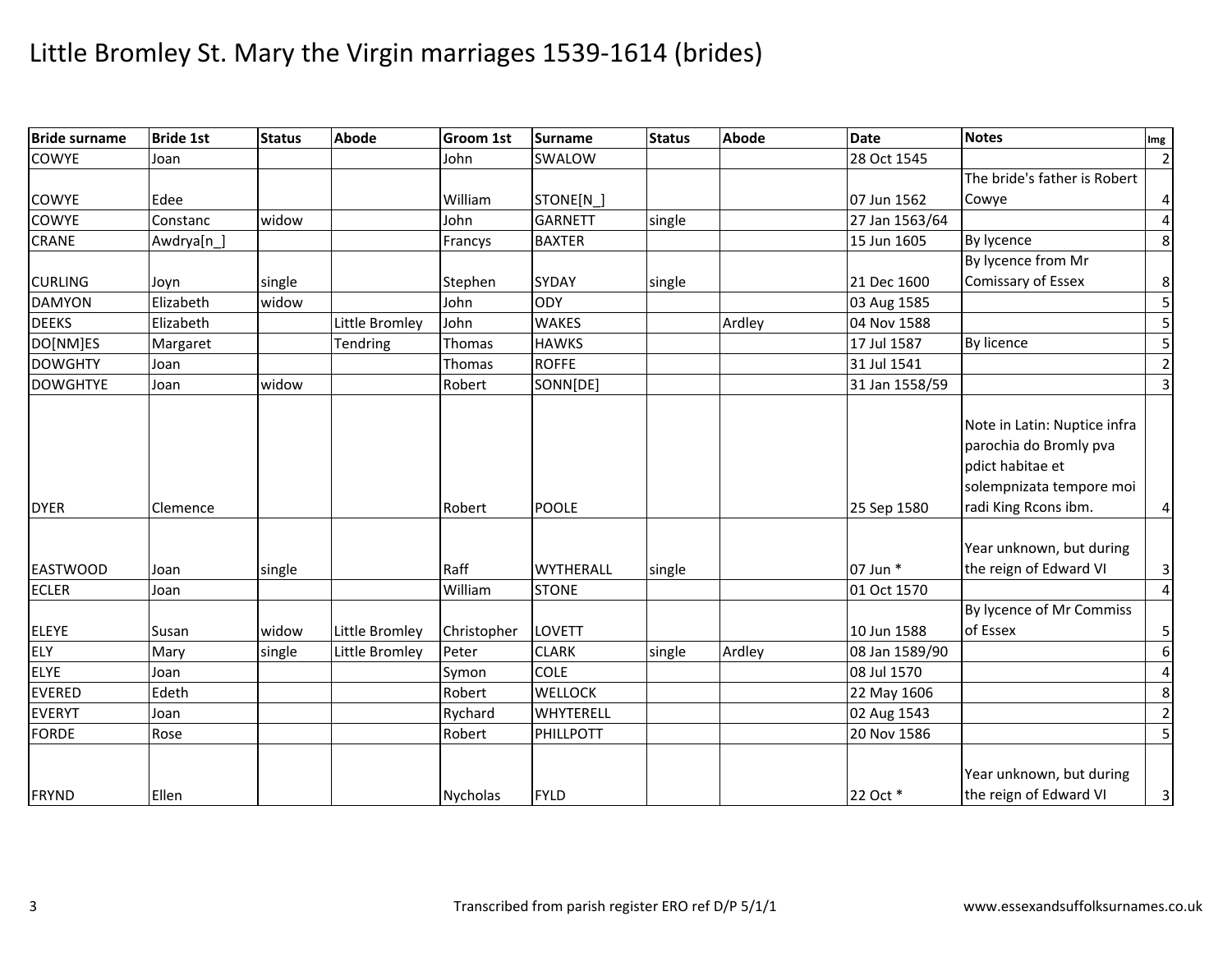| <b>Bride surname</b> | <b>Bride 1st</b> | <b>Status</b> | <b>Abode</b>   | <b>Groom 1st</b> | <b>Surname</b>  | <b>Status</b> | <b>Abode</b>        | <b>Date</b>    | <b>Notes</b>               | Img                     |
|----------------------|------------------|---------------|----------------|------------------|-----------------|---------------|---------------------|----------------|----------------------------|-------------------------|
| <b>FULLER</b>        | Jane             | single        | Little Bromley | Ollyfer          | <b>BUSHOPE</b>  | single        | Mysley              | 17 Oct 1609    |                            | 9                       |
| <b>GALLYE</b>        | Elizabethe       |               | Elmested       | Thomas           | <b>HARRYS</b>   |               | Much Bromly         | 05 Sep 1592    | By lycens                  | $\overline{6}$          |
|                      |                  |               |                |                  |                 |               |                     |                |                            |                         |
|                      |                  |               |                |                  |                 |               |                     |                | Of Manytrye in the parish  |                         |
|                      |                  |               |                |                  |                 |               |                     |                | of Mysliegh, in the        |                         |
|                      |                  |               |                |                  |                 |               |                     |                | absence? Of Mr Rythe pson  |                         |
|                      |                  |               |                |                  |                 |               |                     |                | of Mysliegh. By lycence    |                         |
| <b>GAME</b>          | Elizabeth        | single        | Manytrye       | George           | <b>MARKS</b>    | single        |                     | 13 Jun 1599    | from Mr Comissary of Essex | 8 <sup>1</sup>          |
|                      |                  |               |                |                  |                 |               |                     |                | Bride's first name not in  |                         |
| <b>GILL</b>          |                  | widow         | Bricklingsea   | Robert           | CANDELER        | widower       | Little Bromley      | 24 May 1613    | register.                  | 9                       |
| <b>GOULSBOROWE</b>   | Jane             | single        | Little Bromley | Robert           | CATTO           | widower       |                     | 18 Oct 1609    |                            | $\overline{9}$          |
| <b>GRAY</b>          | Margaret         |               |                | John             | <b>DIXE</b>     |               |                     | 25 Sep 1575    |                            | $\pmb{4}$               |
| <b>HAMONTE</b>       | Joan             |               |                | John             | <b>ELLYN</b>    |               |                     | 16 Sep 1543    |                            | $\overline{2}$          |
| <b>HEARDE</b>        | Katheryn         |               |                | <b>Nycolas</b>   | COWYE           |               |                     | 02 Oct 1547    |                            | $\overline{3}$          |
| HUH[PX]TE            | Anne             |               |                | John             | <b>DOWGHTYE</b> |               |                     | 19 Jul 1547    |                            | $\overline{2}$          |
|                      |                  |               |                |                  |                 |               |                     |                | By lycens of Mr            |                         |
| <b>HUK</b>           | Francys          |               | St. Osythes    | John             | <b>BRAGG</b>    |               | Myslye (Mistley)    | 16 Nov 1592    | Commyssary of Essex        | $6 \mid$                |
|                      |                  |               |                |                  |                 |               |                     |                |                            |                         |
|                      |                  |               |                |                  |                 |               |                     |                | Year unknown, but during   |                         |
| <b>HYLL</b>          | Ma[r_][e_][de    | widow         |                | Adame            | <b>HEWYT</b>    |               |                     | 17 Feb *       | the reign of Edward VI     | $\overline{\mathbf{3}}$ |
| <b>JOHNSON</b>       | Joan             |               |                | Rychard          | <b>FULLER</b>   |               |                     | 15 Feb 1585/86 |                            | $\overline{\mathbf{5}}$ |
| <b>KING</b>          | Elizabeth        |               |                | Robert           | <b>SALLOWS</b>  |               |                     | 18 Jul 1602    |                            | $\infty$                |
| <b>KINGE</b>         | Edee             | single        | Tendring       | John             | <b>COLE</b>     | single        |                     | 24 Aug 1562    | Married at Tendring.       | $\overline{4}$          |
| <b>KINGE</b>         | Gryzell          |               |                | Humfry           | <b>LOVETT</b>   |               |                     | 22 Sep 1583    |                            | $\overline{\mathbf{5}}$ |
| <b>KINGE</b>         | Martha           | single        | Little Bromley | Elysha           | <b>WENLOCK</b>  | single        | Langham             | 30 Jan 1610/11 |                            | $\overline{9}$          |
| <b>KINGE</b>         | Benet            | widow         | Little Bromley | Edmund           | SPENSER         | widower       | <b>Much Bromely</b> | 07 Jul 1612    |                            | $\overline{9}$          |
| <b>LAMBERT</b>       | Joan             |               |                | John             | COWY            |               |                     | 21 Oct 1548    |                            | υ                       |
|                      |                  |               |                |                  |                 |               | Stratford,          |                |                            |                         |
| LARK                 | Agnes            | widow         | Horley?        | Rychard          | <b>BRAGG</b>    |               | Suffolk             | 09 Aug 1591    | By lycens                  | $6 \mid$                |
| LAST                 | Elizabeth        | widow         |                | Thomas           | <b>SYMONS</b>   | single        |                     | 13 May 1594    |                            | $\boldsymbol{6}$        |
| <b>LEACH</b>         | Agnis            |               |                | John             | <b>DAYNE</b>    |               |                     | 04 Nov 1548    |                            | υ                       |
| <b>LEACH</b>         | Mary             |               |                | Henry            | PEK             |               |                     | 21 Oct 1606    |                            | $\infty$                |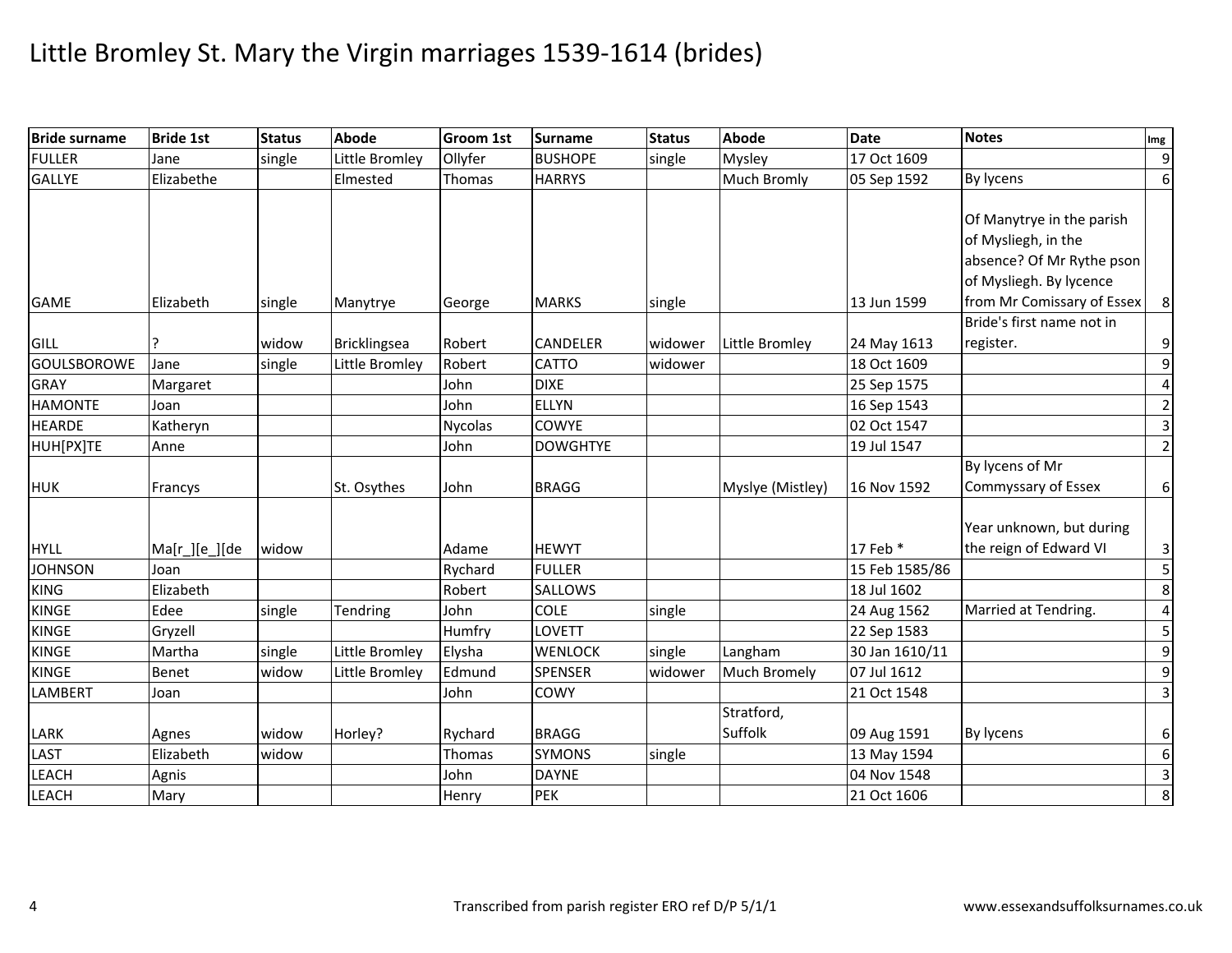| <b>Bride surname</b> | <b>Bride 1st</b> | <b>Status</b> | <b>Abode</b>   | <b>Groom 1st</b> | Surname          | <b>Status</b> | <b>Abode</b>        | <b>Date</b>    | <b>Notes</b>               | Im <sub>g</sub>         |
|----------------------|------------------|---------------|----------------|------------------|------------------|---------------|---------------------|----------------|----------------------------|-------------------------|
| LEWSE                | Alis             |               |                | John             | LOVITT           |               |                     | 10 Oct 1611    |                            | $\overline{9}$          |
| LOVENEY              | Alyce            |               |                | Symond           | <b>MAYDSTONE</b> |               |                     | 19 Jan 1606/7  |                            | 8                       |
|                      |                  |               |                |                  |                  |               | Brampton,           |                |                            |                         |
| <b>LOVETT</b>        | Grysell          | widow         | Little Bromley | Rychard          | <b>AMYS</b>      | single        | Suffolk             | 14 Jul 1590    |                            | 6                       |
| LYTLEBURY            | Judey            |               |                | John             | <b>GOSE</b>      |               |                     | 21 Feb 1603/4  |                            | 8                       |
| MA[YN]               | Grace            |               |                | John             | <b>RYCARD</b>    |               |                     | 14 Sep 1602    |                            | 8                       |
| <b>MAKEN</b>         | Anne             |               |                | Henry            | WORMYNGEJOHN     |               |                     | 12 Dec 1588    |                            | 5                       |
| MALLARD              | Mary             |               |                | Jefferay         | <b>PAGE</b>      |               |                     | 05 May 1605    |                            | 8                       |
| <b>MANSER</b>        | Benet            | widow         | Tendring       | John             | <b>KINGE</b>     | widower       |                     | 24 Jul 1610    |                            | 9                       |
| <b>MARSH</b>         | Suzan            |               |                | William          | <b>STONE</b>     |               |                     | 06 Feb 1574/75 |                            | 4                       |
|                      |                  |               |                |                  |                  |               |                     |                |                            |                         |
|                      |                  |               |                |                  |                  |               |                     |                | Uppon certyfycat from      |                         |
| <b>MARTEN</b>        | Joan             | widow         | Dovercourt     | George           | <b>CASTRYCK</b>  | bachelor      | Lawford             | 19 Jan 1597/98 | eyther of the said pishes. | $6 \mid$                |
| <b>MARTEN</b>        | Suzan            |               |                | John             | <b>VESEY</b>     |               |                     | 23 Oct 1606    |                            | $\,8\,$                 |
| <b>MASCALL</b>       | Alis             | widow         | Little Bromley | John             | <b>RICHARD</b>   | widower       |                     | 31 Jul 1610    |                            | $\overline{9}$          |
|                      |                  |               |                |                  |                  |               |                     |                | Unclear if bride's surname |                         |
| MAY                  | Jone             |               |                | Willm.           | <b>DENMAN</b>    |               |                     | 19 Jan 1601/2  | is Way or May.             | 8                       |
| <b>MAYNARD</b>       | Mary             | widow         | Little Bromley | Henery           | <b>MUNT</b>      | single        | Little Bromley      | 29 Apr 1612    |                            | $\boldsymbol{9}$        |
| MAYNNERD             | Anna             |               | Little Bromley | William          | <b>MARTON</b>    |               | <b>Much Bromley</b> | 28 Apr 1608    |                            | 8                       |
| <b>MERRYLLS</b>      | Margery          |               |                | John             | <b>DOWGHTIE</b>  |               |                     | 15 Sep 1588    |                            |                         |
|                      |                  |               | Mysliegh       |                  |                  |               | Leyre Merner        |                |                            |                         |
| <b>METCHIN</b>       | Rose             | widow         | (Mistley)      | John             | <b>WADE</b>      |               | (Layer Marney)      | 23 Sep 1581    |                            | 4                       |
| <b>NETT</b>          | Alyce            | widow         |                | Mychaell         | <b>CARTRIGHT</b> |               |                     | 03 Feb 1546/47 |                            | $\overline{2}$          |
| <b>NEVE</b>          | Ellyn            | widow         |                | John             | <b>BARKER</b>    |               |                     | 16 Jun 1566    |                            | 4                       |
| <b>PANTON</b>        | Joan             |               |                | Rychard          | DYXT[O_          |               |                     | 06 Nov 1557    |                            | $\overline{3}$          |
|                      |                  |               |                |                  |                  |               |                     |                |                            |                         |
|                      |                  |               |                |                  |                  |               |                     |                | Year unknown, but during   |                         |
| <b>PAYNE</b>         | Joan             |               |                | George           | <b>STONE</b>     | widower       |                     | 16 May *       | the reign of Edward VI     | 3                       |
| <b>PAYNE</b>         | Ellyn            |               |                | William          | <b>NEVE</b>      |               |                     | 18 Oct 1558    |                            | $\overline{\mathbf{3}}$ |
| <b>PAYNE</b>         | Joan             | widow         |                | Thomas           | <b>CANDLER</b>   | widower       |                     | 01 Aug 1560    |                            | $\overline{3}$          |
| <b>PAYNE</b>         | Mary             | single        |                | John             | <b>ELLY</b>      | widower       |                     | 03 May 1568    |                            | 4                       |
| <b>PAYNE</b>         | Joan             |               |                | William          | <b>CANDLER</b>   |               |                     | 20 Oct 1589    |                            | 5                       |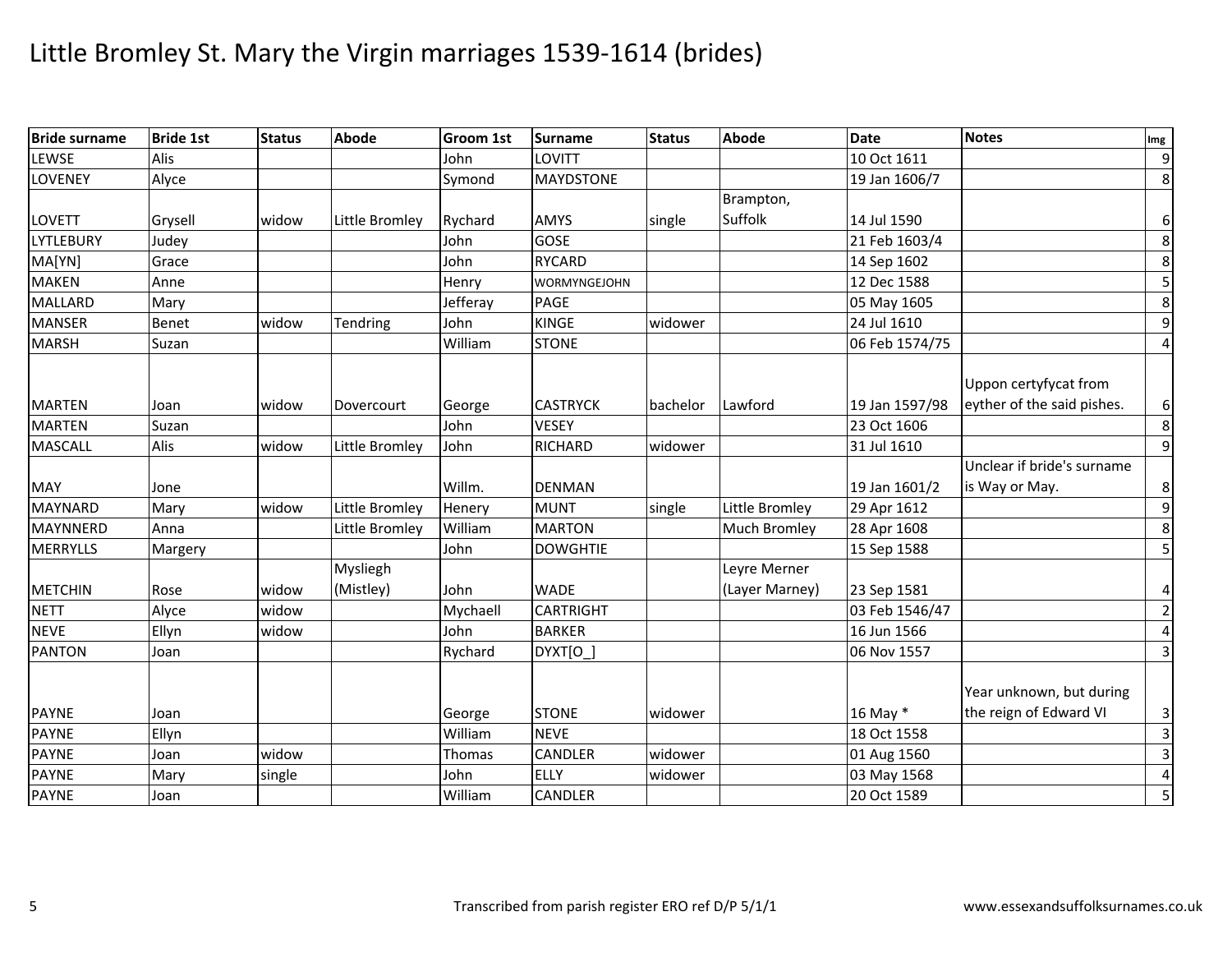| <b>Bride surname</b> | <b>Bride 1st</b> | <b>Status</b> | <b>Abode</b>   | <b>Groom 1st</b> | <b>Surname</b>  | <b>Status</b> | <b>Abode</b>       | <b>Date</b>    | <b>Notes</b>                                                                                                | Img                     |
|----------------------|------------------|---------------|----------------|------------------|-----------------|---------------|--------------------|----------------|-------------------------------------------------------------------------------------------------------------|-------------------------|
| <b>PEEKE</b>         | Margaret         | widow         |                | Thomas           | <b>ROFF</b>     | single        |                    | 06 Nov 1559    |                                                                                                             | $\overline{\mathbf{3}}$ |
| <b>PEIKE</b>         | Katheren         | single        |                | Robert           | <b>ALDERTON</b> | single        |                    | 23 Jul 1614    |                                                                                                             | $\overline{9}$          |
| <b>PEYKE</b>         | Martha           | single        |                | Robert           | CANDELER        | single        |                    | 21 Apr 1612    |                                                                                                             | $\mathsf{g}$            |
| <b>PIXOMER</b>       | Anne             |               |                | William          | SHELDRAKE       |               |                    | 20 Apr 1573    |                                                                                                             | $\overline{\mathbf{4}}$ |
| <b>RAND</b>          | Lua              | widow         |                | Willm.           | <b>MONSON</b>   |               |                    | 11 Mar 1601/2  | By lycenc                                                                                                   | $\,8\,$                 |
| <b>ROSE</b>          | Elizabeth        |               |                | Roger            | <b>CATT</b>     |               |                    | 30 Mar 1611    |                                                                                                             | $\overline{9}$          |
|                      |                  |               |                |                  |                 |               |                    |                | By lycence of Mr Comyssary                                                                                  |                         |
| <b>ROSEMARY</b>      | Alyce            | widow         | Colchester     | Henry            | <b>MYER</b>     |               |                    | 16 Aug 1587    | of Essex                                                                                                    | 5                       |
| <b>RUNNAKER</b>      | Elizabeth        | widow         | Manningtree?   | Roger            | CANDLER         | widower       | Little Bromley     | 16 Feb 1611/12 |                                                                                                             | 9                       |
| <b>SAIER</b>         | Alyce            |               |                | John             | <b>KINGE</b>    |               |                    | 14 May 1542    |                                                                                                             | $\overline{2}$          |
| <b>SALLOWS</b>       | Agnes            |               |                | Thomas           | <b>PAYNE</b>    |               |                    | 10 Jan 1553/54 |                                                                                                             | $\overline{\mathbf{3}}$ |
| <b>SALLOWS</b>       | Essebell         |               |                | James            | <b>DAVY</b>     |               |                    | 24 Jul 1575    |                                                                                                             | $\overline{\mathbf{4}}$ |
| <b>SALLOWS</b>       | Pennensas        | widow         |                | George           | <b>BRYANT</b>   |               | Much Bromly        | 17 Sep 1592    |                                                                                                             | $\boldsymbol{6}$        |
| <b>SALYS</b>         | Edeth            | widow         |                | Jefferay         | PAGE            | single        |                    | 04 Nov 1600    |                                                                                                             | $\infty$                |
|                      |                  |               |                |                  |                 |               | Thorpe-in-         |                | By lycence from Mr                                                                                          |                         |
| <b>SMYTH</b>         | Margaret         | single        |                | John             | <b>BADCOCK</b>  | single        | the-Soke           | 16 Mar 1597/98 | Comissary of Essex                                                                                          | $6 \mid$                |
| <b>SQUYOR</b>        | Margaret         | single        |                | Willm.           | B[UR][UR]YFF    | single        |                    | 07 Feb *       | Groom's surname hard to<br>read, but might be Beryff.<br>Year unknown, but during<br>the reign of Edward VI | $\frac{3}{2}$           |
| STE[N ]E[N           | Joan             | widow         |                | Robert           | <b>WATERONS</b> |               |                    | 22 Dec *       | Year unknown, but during<br>the reign of Edward VI.<br>Groom is a husbandman.                               | $\overline{\mathsf{3}}$ |
| $STE[N_.]E[N_.]$     | Barbara          |               |                | John             | <b>RYCARD</b>   |               |                    | 12 Jan 1597/98 |                                                                                                             | $\infty$                |
|                      |                  |               |                |                  |                 |               |                    |                | The groom is John Payne                                                                                     |                         |
| <b>STONE</b>         | Margaret         |               |                | John             | <b>PAYNE</b>    |               |                    | 16 Apr 1548    | senior                                                                                                      | $\overline{\mathbf{3}}$ |
| <b>STONE</b>         | Francys          |               | Much Bromly    | Leonard          | <b>ROLF</b>     |               | Little Bromley     | 15 Dec 1589    |                                                                                                             | $\overline{\mathbf{5}}$ |
| STONE[N              | Mary             |               | Little Bromley | William          | <b>MOUNT</b>    |               | Much Bromly        | 22 Oct 1583    |                                                                                                             | $\overline{\mathbf{5}}$ |
|                      |                  |               |                |                  |                 |               |                    |                | By lycence from Mr                                                                                          |                         |
| STONE[N_]            | Edeth            | single        | Little Bromley | Peter            | <b>SALLYS</b>   | single        | <b>Much Bromly</b> | 08 Feb 1598/99 | Comissary of Essex                                                                                          | $6 \mid$                |